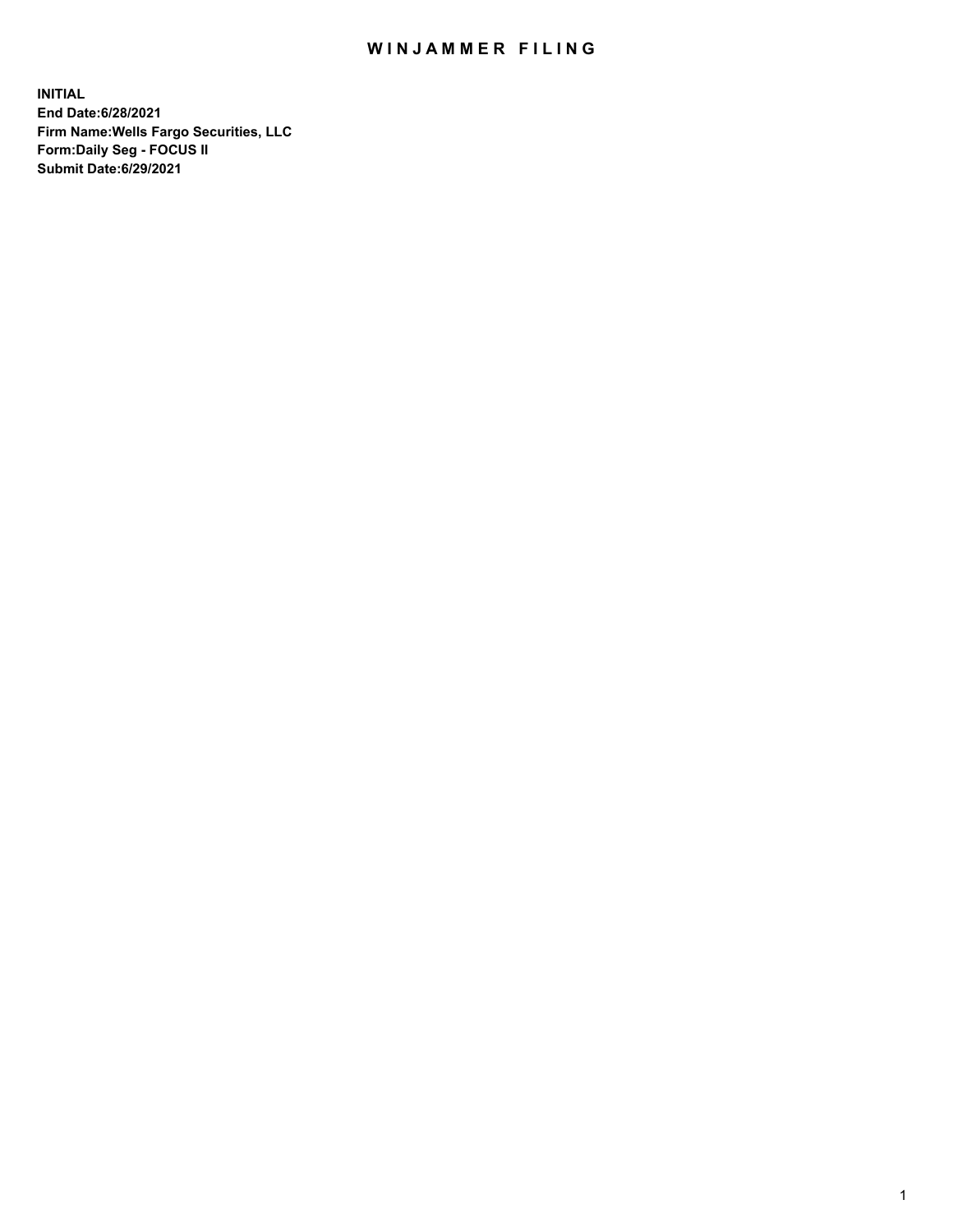**INITIAL End Date:6/28/2021 Firm Name:Wells Fargo Securities, LLC Form:Daily Seg - FOCUS II Submit Date:6/29/2021 Daily Segregation - Cover Page**

| Name of Company                                                                                                                                                                                                                                                                                                                | <b>Wells Fargo Securities LLC</b>                          |
|--------------------------------------------------------------------------------------------------------------------------------------------------------------------------------------------------------------------------------------------------------------------------------------------------------------------------------|------------------------------------------------------------|
| <b>Contact Name</b>                                                                                                                                                                                                                                                                                                            | <b>James Gnall</b>                                         |
| <b>Contact Phone Number</b>                                                                                                                                                                                                                                                                                                    | 917-699-6822                                               |
| <b>Contact Email Address</b>                                                                                                                                                                                                                                                                                                   | james.w.gnall@wellsfargo.com                               |
| FCM's Customer Segregated Funds Residual Interest Target (choose one):<br>a. Minimum dollar amount: ; or<br>b. Minimum percentage of customer segregated funds required:% ; or<br>c. Dollar amount range between: and; or<br>d. Percentage range of customer segregated funds required between: % and %.                       | 270,000,000<br><u>0</u><br><u>00</u><br>0 <sub>0</sub>     |
| FCM's Customer Secured Amount Funds Residual Interest Target (choose one):<br>a. Minimum dollar amount: ; or<br>b. Minimum percentage of customer secured funds required:% ; or<br>c. Dollar amount range between: and; or<br>d. Percentage range of customer secured funds required between: % and %.                         | 40,000,000<br><u>0</u><br>0 <sub>0</sub><br>0 <sub>0</sub> |
| FCM's Cleared Swaps Customer Collateral Residual Interest Target (choose one):<br>a. Minimum dollar amount: ; or<br>b. Minimum percentage of cleared swaps customer collateral required:% ; or<br>c. Dollar amount range between: and; or<br>d. Percentage range of cleared swaps customer collateral required between:% and%. | 375,000,000<br><u>0</u><br>00<br><u>00</u>                 |

Attach supporting documents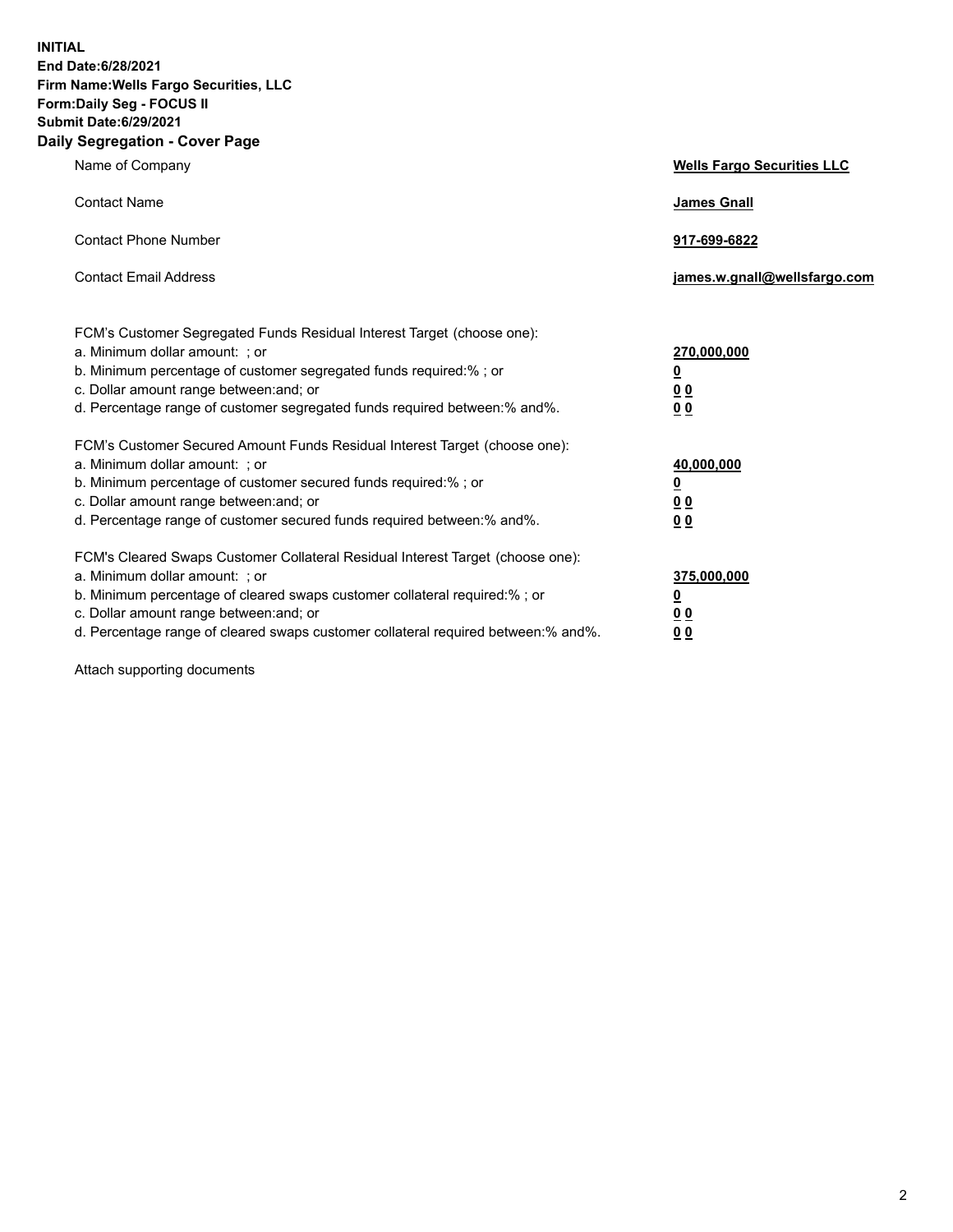**INITIAL End Date:6/28/2021 Firm Name:Wells Fargo Securities, LLC Form:Daily Seg - FOCUS II Submit Date:6/29/2021 Daily Segregation - Secured Amounts**

## Foreign Futures and Foreign Options Secured Amounts Amount required to be set aside pursuant to law, rule or regulation of a foreign government or a rule of a self-regulatory organization authorized thereunder 1. Net ledger balance - Foreign Futures and Foreign Option Trading - All Customers A. Cash **250,521,240** [7315] B. Securities (at market) **212,418,314** [7317] 2. Net unrealized profit (loss) in open futures contracts traded on a foreign board of trade **-19,901,968** [7325] 3. Exchange traded options a. Market value of open option contracts purchased on a foreign board of trade **28** [7335] b. Market value of open contracts granted (sold) on a foreign board of trade **-15,907** [7337] 4. Net equity (deficit) (add lines 1. 2. and 3.) **443,021,707** [7345] 5. Account liquidating to a deficit and account with a debit balances - gross amount **4,940,920** [7351] Less: amount offset by customer owned securities **-4,940,268** [7352] **652** [7354] 6. Amount required to be set aside as the secured amount - Net Liquidating Equity Method (add lines 4 and 5) 7. Greater of amount required to be set aside pursuant to foreign jurisdiction (above) or line 6. FUNDS DEPOSITED IN SEPARATE REGULATION 30.7 ACCOUNTS 1. Cash in banks A. Banks located in the United States **69,549,326** [7500] B. Other banks qualified under Regulation 30.7 **43,113,089** [7520] **112,662,415**

2. Securities

- A. In safekeeping with banks located in the United States **123,100,099** [7540]
- B. In safekeeping with other banks qualified under Regulation 30.7 **0** [7560] **123,100,099** [7570]

## 3. Equities with registered futures commission merchants

- 
- 
- C. Unrealized gain (loss) on open futures contracts **-24,561,838** [7600]
- D. Value of long option contracts **28** [7610]
- 
- 4. Amounts held by clearing organizations of foreign boards of trade
	- A. Cash **0** [7640]
	- B. Securities **0** [7650]
	- C. Amount due to (from) clearing organization daily variation **0** [7660]
	- D. Value of long option contracts **0** [7670]
	- E. Value of short option contracts **0** [7675] **0** [7680]
- 5. Amounts held by members of foreign boards of trade
	-
	-
	- C. Unrealized gain (loss) on open futures contracts **1,435,449** [7720]
	- D. Value of long option contracts **0** [7730]
	- E. Value of short option contracts **0** [7735] **202,815,021** [7740]
- 6. Amounts with other depositories designated by a foreign board of trade **0** [7760]
- 7. Segregated funds on hand **0** [7765]
- 8. Total funds in separate section 30.7 accounts **573,397,771** [7770]
- 9. Excess (deficiency) Set Aside for Secured Amount (subtract line 7 Secured Statement Page 1 from Line 8)
- 10. Management Target Amount for Excess funds in separate section 30.7 accounts **40,000,000** [7780]
- 11. Excess (deficiency) funds in separate 30.7 accounts over (under) Management Target **90,375,412** [7785]

**0** [7305]

**443,022,359** [7355]

**443,022,359** [7360]

[7530]

 A. Cash **50,061,710** [7580] B. Securities **109,336,243** [7590] E. Value of short option contracts **-15,907** [7615] **134,820,236** [7620]

 A. Cash **1,269,912** [7700] B. Securities **200,109,660** [7710] **130,375,412** [7380]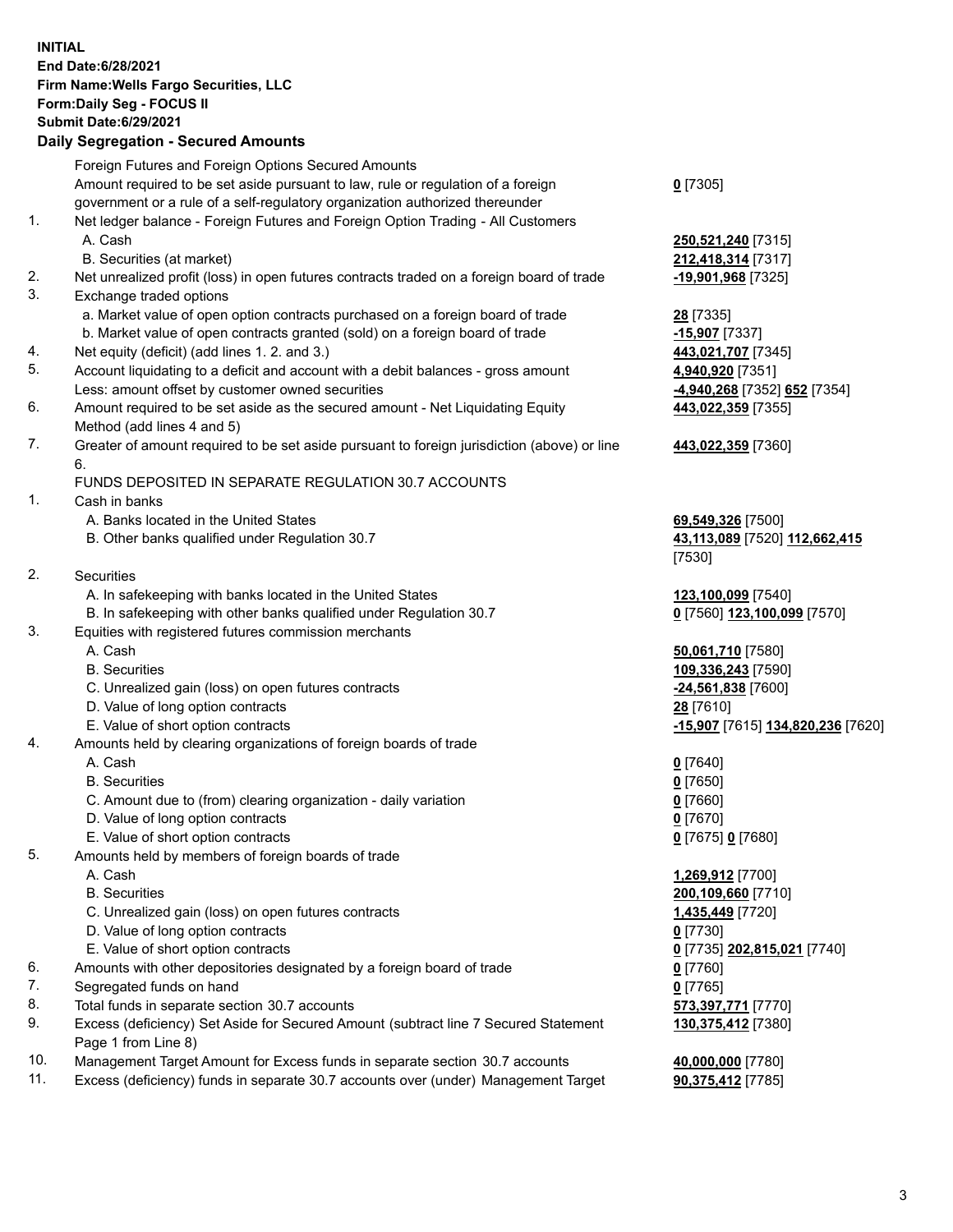**INITIAL End Date:6/28/2021 Firm Name:Wells Fargo Securities, LLC Form:Daily Seg - FOCUS II Submit Date:6/29/2021**

## **Daily Segregation - Segregation Statement**

SEGREGATION REQUIREMENTS(Section 4d(2) of the CEAct)

|     | $D = 0$ , if is in the secondary is the coupling of the second $D = 0$              |                                |
|-----|-------------------------------------------------------------------------------------|--------------------------------|
| 1.  | Net ledger balance                                                                  |                                |
|     | A. Cash                                                                             | 3,580,933,489 [7010]           |
|     | B. Securities (at market)                                                           | 1,945,679,643 [7020]           |
| 2.  | Net unrealized profit (loss) in open futures contracts traded on a contract market  | $-1,085,126,349$ [7030]        |
| 3.  | Exchange traded options                                                             |                                |
|     | A. Add market value of open option contracts purchased on a contract market         | 1,176,383,121 [7032]           |
|     | B. Deduct market value of open option contracts granted (sold) on a contract market | -1,227,361,643 [7033]          |
| 4.  | Net equity (deficit) (add lines 1, 2 and 3)                                         | 4,390,508,261 [7040]           |
| 5.  | Accounts liquidating to a deficit and accounts with                                 |                                |
|     | debit balances - gross amount                                                       | 193,431,552 [7045]             |
|     | Less: amount offset by customer securities                                          | -155,302,560 [7047] 38,128,992 |
|     |                                                                                     | [7050]                         |
| 6.  | Amount required to be segregated (add lines 4 and 5)                                | 4,428,637,253 [7060]           |
|     | FUNDS IN SEGREGATED ACCOUNTS                                                        |                                |
| 7.  | Deposited in segregated funds bank accounts                                         |                                |
|     | A. Cash                                                                             | 168,864,898 [7070]             |
|     | B. Securities representing investments of customers' funds (at market)              | 5,002,629 [7080]               |
|     | C. Securities held for particular customers or option customers in lieu of cash (at | 720,179,823 [7090]             |
|     | market)                                                                             |                                |
| 8.  | Margins on deposit with derivatives clearing organizations of contract markets      |                                |
|     | A. Cash                                                                             | 1,607,259,158 [7100]           |
|     | B. Securities representing investments of customers' funds (at market)              | 1,275,146,813 [7110]           |
|     | C. Securities held for particular customers or option customers in lieu of cash (at | 1,225,499,820 [7120]           |
|     | market)                                                                             |                                |
| 9.  | Net settlement from (to) derivatives clearing organizations of contract markets     | -59,838,736 [7130]             |
| 10. | Exchange traded options                                                             |                                |
|     | A. Value of open long option contracts                                              | 1,176,383,121 [7132]           |
|     | B. Value of open short option contracts                                             | $-1,227,361,643$ [7133]        |
| 11. | Net equities with other FCMs                                                        |                                |
|     | A. Net liquidating equity                                                           | $0$ [7140]                     |
|     | B. Securities representing investments of customers' funds (at market)              | $0$ [7160]                     |
|     | C. Securities held for particular customers or option customers in lieu of cash (at | $0$ [7170]                     |
|     | market)                                                                             |                                |
| 12. | Segregated funds on hand                                                            | $0$ [7150]                     |
| 13. | Total amount in segregation (add lines 7 through 12)                                | 4,891,135,883 [7180]           |
| 14. | Excess (deficiency) funds in segregation (subtract line 6 from line 13)             | 462,498,630 [7190]             |
| 15. | Management Target Amount for Excess funds in segregation                            | 270,000,000 [7194]             |
| 16. | Excess (deficiency) funds in segregation over (under) Management Target Amount      | 192,498,630 [7198]             |
|     | Excess                                                                              |                                |